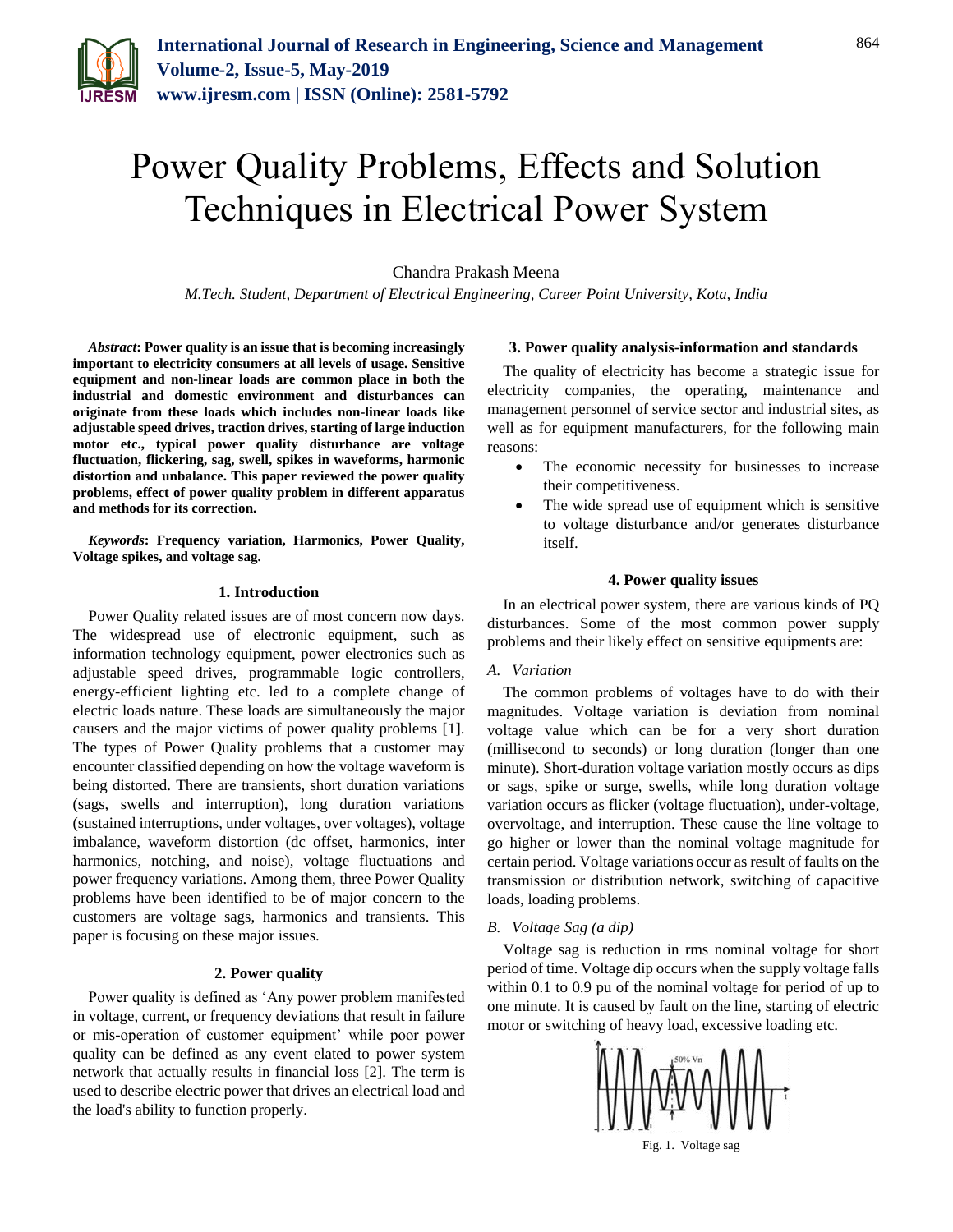

## *C. Voltage swells*

Momentary increase of the voltage at the power frequency outside the normal tolerances with duration of more than one cycle and typically less than a few seconds. The main causes are Start/stop of heavy loads, badly dimensioned power sources, badly regulated transformers (mainly during off-peak hours). Consequences are data loss, flickering of lighting and screens, stoppage or damage of sensitive equipment, if the voltage values are too high [3].



Fig. 2. Voltage swell

#### *D. Voltage fluctuation*

Oscillation of voltage value, amplitude modulated by a signal with frequency of 0 to 30 Hz. Causes are arc furnaces, frequent start/stop of electric motors (for instance elevators), oscillating loads. Most consequences are common to under voltages. The most perceptible consequence is the flickering of lighting and screens, giving the impression of unsteadiness of visual perception.

## *E. Voltage spikes or surge*

Voltage surge is similar to voltage swell but it is very high increase on the nominal voltage usually for very short duration. It is usually caused by lightning strikes, arcing during switching operation on circuit breakers and contactors, switching surge or transient.

#### *F. Harmonics*

Harmonics are AC voltage and current integral multiples of the supply fundamental frequency. For instance, in a 50Hz system, a second harmonic is  $2 \times 50 = 100$ Hz, third harmonics is  $3 \times 50$ Hz = 150Hz while the seventh harmonic is 350Hz. Inter-harmonics are frequencies that are not integer multiples of the fundamental power frequency.

When harmonics and fundamental frequency are added together, it results in single distorted waveform. Normally in a three-phase system, only odd harmonic occurs (3rd, 5th, 7th etc.) [4].

Harmonic frequencies in the power systems are common cause of power quality problems. Harmonics distorts current and voltage waveform of the supply. Causes of harmonic are usually nonlinear electric loads which include UPS, rectifier, inverter, variable drives, arc furnace, welders, voltage controller, and frequency converters [5].

In fig. 3, the green waveform shows the normal ac voltage at 50Hz which is sine wave or sinusoid. The smaller waveform at 150Hz is the third harmonic. Its presence, combined with

normal sine waveform to make the operating voltage waveform to be distorted as shown in the figure.



#### *G. Frequency fluctuation*

Frequency variation or fluctuation is deviation of power system frequency from acceptable standard nominal value (usually 50 or 60Hz). At any time, power generation on power system should be equal to power demand, if there is more demand than generation the frequency tends to drop but if demand is less than generation, frequency tend to go higher. Fault on transmission line, disconnection of large load, shutting down or going off of large generator may also result in frequency fluctuations. Frequency fluctuations outside tolerance value of  $\pm$  5% is not healthy for power system which may lead to system collapse.

## *H. Supply interruptions*

Instability of or epileptic power supply is still major socioeconomic concern particularly in the developing countries. In fact, it is the major power quality problem in these countries. This is due to acute shortage in the grid to meet electricity demand, occasioned by lack of adequate investment in the power sector. Aging power facilities and poor maintenance of the existing ones contribute in no small measure to power quality problems.

#### **5. Effect of Poor Power Quality**

The effect of power quality problem is distortion in voltage waveform of the supply from sinusoid, or deviation from its nominal value or complete outage. Power quality problem can last for milliseconds to up to hours. The nonlinear load characteristics of several power electronic, domestic, industrial office equipment connected to electric power supply could cause electrical disturbances leading to poor power quality. Equipment such as photocopier, computer, printer etc. can produce electrical disturbance that can destroy certain sensitive equipments.

## **6. Regulating Standards on Power Quality**

There are quite a number of professional standard organizations for power quality while many are national body, few are transnational. The most widely accepted standards are International Electro technical Commission IEC and Institute of Electrical and Electronics Engineer IEEE. These standard organizations provide the minimum benchmark required,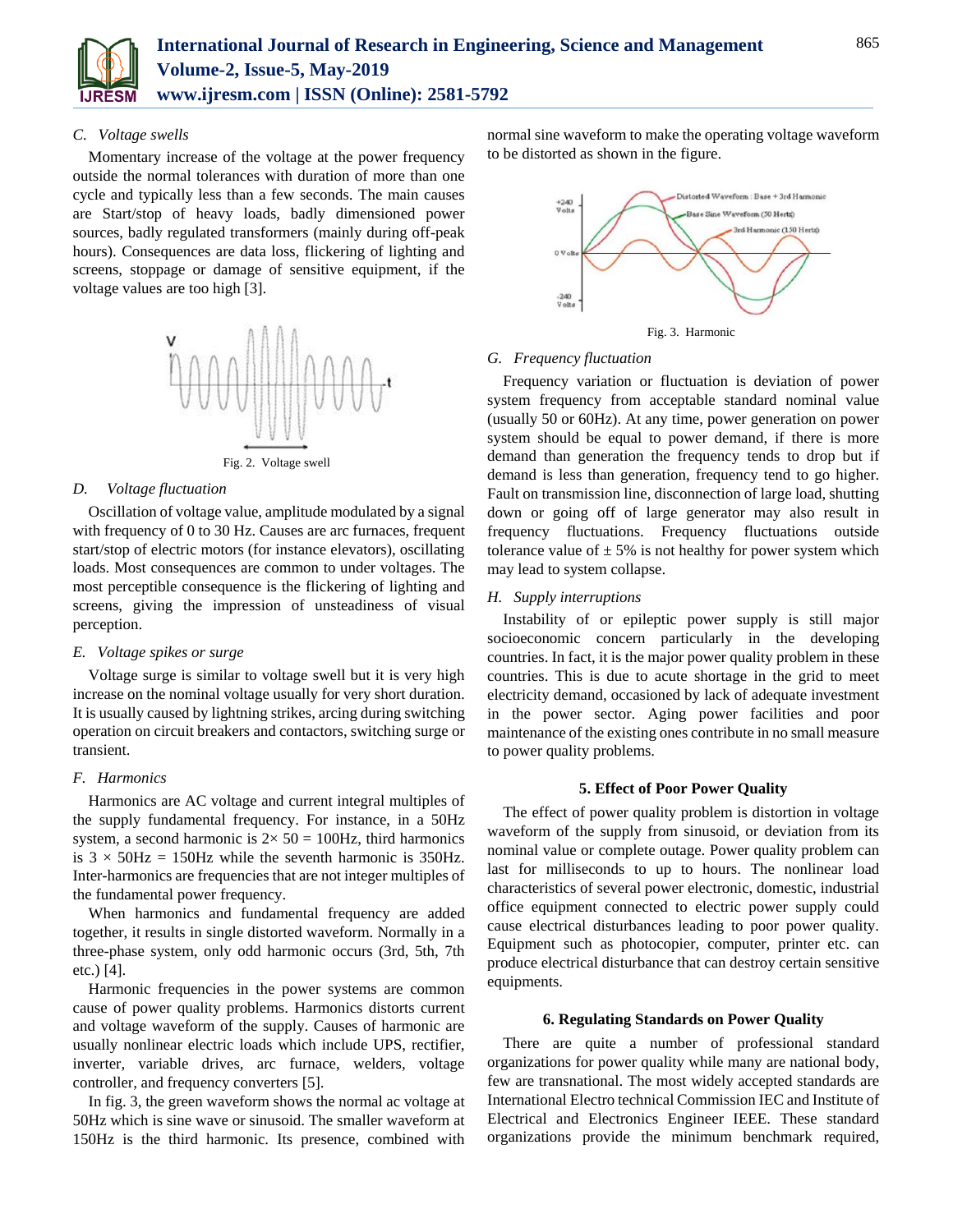

acceptable technical practice and gives recommendation on electrical and electronic technical issues. Table 1 provides recognize international standard on specific power quality issues.

| Table 1                                       |                                           |
|-----------------------------------------------|-------------------------------------------|
| IEC and IEEE Standard on power quality issues |                                           |
| Power quality issues                          | Appropriate Standards                     |
| Voltage sag/swell                             | IEC61000-4-11, IEC 61000-4-31, IEEE P1564 |
| <b>Flickers</b>                               | IEC 61000-2-2, IEEE P1453                 |
| Harmonics                                     | IEC SC77A, IEEE 1346, IEEE SA-519-2014    |
| PO test, Measurement                          | IEEE 1159, IEC SC77A/WG9, IEC 61000-4-1,  |
| and monitoring                                | IEC 61000-4-30                            |

## **7. Power quality solution techniques**

The mitigation of PQ problems may take place at different levels: transmission, distribution and the end use equipment. As seen in Fig. 4, several measures can be taken at these levels.



Fig. 4. Solutions for digital power

#### *A. Grid adequacy*

Many PQ problems have origin in the transmission or distribution grid. Thus, a proper transmission and distribution grid, with adequate planning and maintenance, is essential to minimize the occurrence of PQ problems.

#### *B. Distributed resources– energy storage system*

Interest in the use of distributed energy resources (DER) has increased substantially over the last few years because of their potential to provide increased reliability. These resources include distributed generation and energy storage systems. Energy storage systems, also known as restoring technologies, are used to provide the electric loads with ride-through capability in poor PQ environment.



Fig. 5. Restoring technologies principle

#### *C. Distributed resources – distributed generation*

Distributed Generation (DG) units can be used to provide clean power to critical loads, isolating them from disturbances with origin in the grid. DG units can also be used as backup generators to assure energy supply to critical loads during sustained outages. Additionally, DG units can be used for load management purposed to decrease the peak demand.

The most common solution is the combination of electrochemical batteries UPS and a diesel gen-set. At present, the integration of a flywheel and a diesel gen-set in a single unit is also becoming a popular solution, offered by many manufacturers.

# *D. Enhanced Interfacing devices*

Besides energy storage systems and DG, some other devices may be used to solve PQ problems. Using proper interface devices, one can isolate the loads from disturbances deriving from the grid.

#### *1) Power Conditioning equipment*

Several types of power enhancement devices have been developed over the years to protect equipment from power disturbances. The following devices play a crucial role in developing an effective power quality strategy.

- 1. Transient Voltage Surge Suppressors (TVSS)
- 2. Filters
	- Noise
	- Filters
- 1. Harmonic Filters
- 2. Isolation Transformers
- 3. Voltage Regulators
	- Tap Changers
	- Buck Boost
	- Constant Voltage Transformer (CVT)
- 1. Dynamic Voltage Restorer
- 2. Uninterruptible Power Supply (UPS)
	- Off-Line UPS (also called Standby)
	- Line-Interactive UPS
	- True On-Line UPS
- 1. Motor-Generators Set
- 2. Static Var Compensators (SVCS)
- 3. Thyristor-Based Static Switch
- 4. Unified Power Quality Conditioner (UPQC)
- *2) Energy Storage Systems*

Energy storage systems are:

- 1. Flywheels
- 2. Super-capacitors
- 3. Superconducting Magnetic Energy Storage (SMES).

## **8. Conclusion**

This paper has properly expatiated what power quality is. It pointed out the causes of power quality problems as inadequate grid, voltage variations/deviation, frequency fluctuations and waveform distortions. The effect of power quality problems include inefficiency, overheating and shortening service-life of equipment, loss of data, process interrupt, insulation breakdown. While, it is not feasible to completely eliminate the causes, the quality of power supply can be improved and the remaining effect in the supply can be mitigated by the use of power quality improving devices (tap changing transformer, lightning arrestor, SVS), use of filter to block harmonics, as